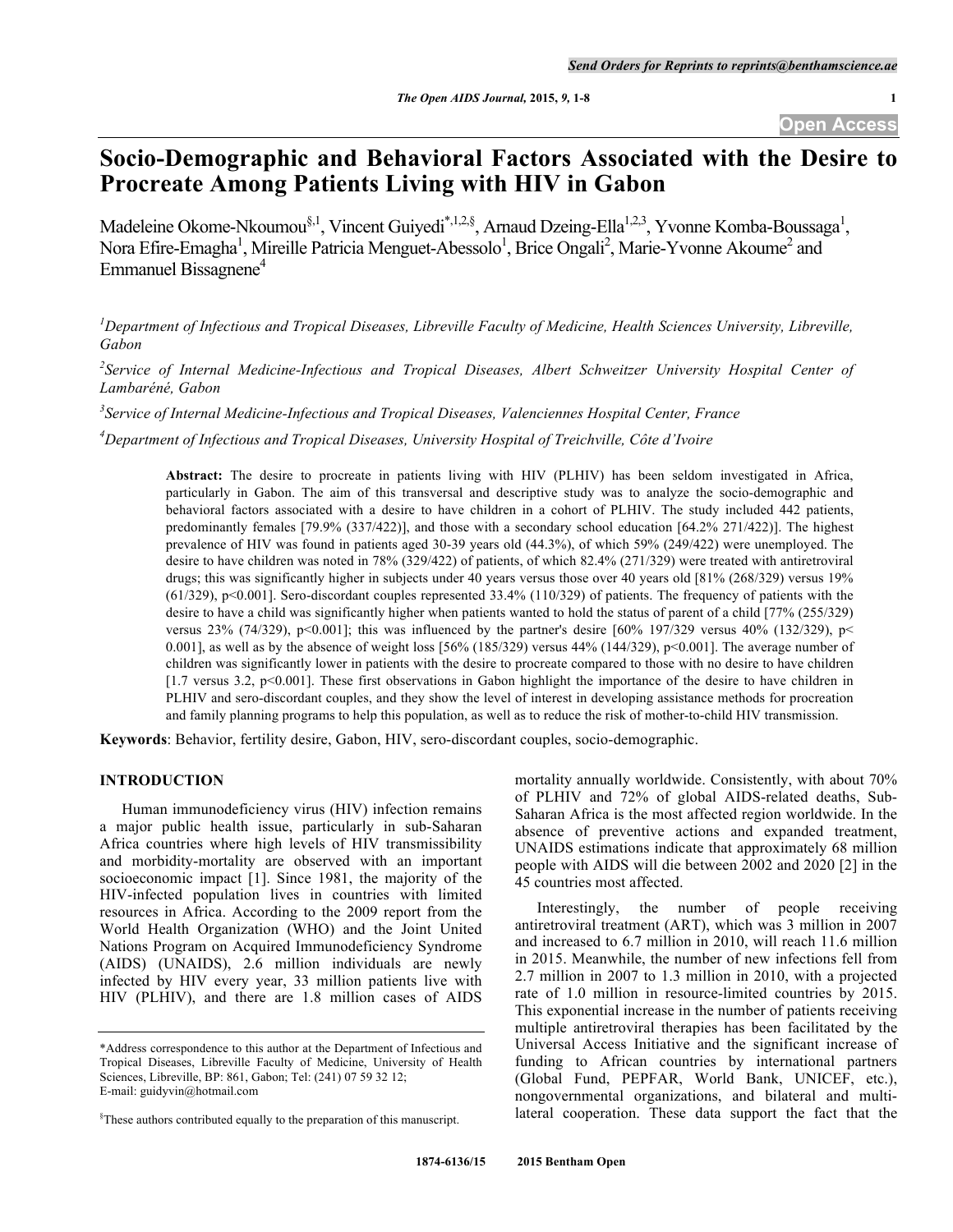# **2** *The Open AIDS Journal, 2015, Volume 9 Okome-Nkoumou et al.*

accessibility to ART has become a reality and that results obtained are satisfactory. Indeed, improvement of the quality of life for patients, the increased life expectancy of the general population, and the reduction of new infections and AIDS deaths by 25% over the last 5-10 years have been observed [3-5]. In this new context, within which the care and accessibility to ART have improved for PLHIV, many affected couples living in Africa practice their sexuality and manifest their desire to procreate or to adopt children [6-8]. However, the decision of whether or not to have children remains complex and influenced by various factors, including the possibility of mother-to-child HIV transmission and/or the likelihood that one or both parents could die prior to the child reaching adulthood [9]. Such difficulties are overcome in developed countries where implemented policies and strategies of medically-assisted procreation (MAP) exist for PLHIV [10-12].

In Gabon, recent observations have shown that there are 63,903 PLHIV, with an increase in HIV infection prevalence from 1.8% to 5.2% between 1986 and 2009 [13-15]. However, data obtained from young women aged 15-24 years attending antenatal clinics showed an increase in HIV prevalence from 3.6% to 4.8% between 2007 and 2009. In the same period, 5,000 new infections and over 2,000 deaths were recorded, particularly in patients aged 30-34 years old [13-15]. Since the beginning of the HIV epidemic, there have been no lines to assist couples of patients wishing to procreate or adopt a child in Gabon or in sub-Saharan African countries, while medical teams have observed an increase in requests for reproduction among PLHIV. The national experts proposed to increase the number of health authorities and medical staff, and to inform patients with the possibility of establishing a national medical aid for procreation (MAP). These structures will be useful for the monitoring and medical care of PLHIV and sero-discordant couples with the desire to procreate, so as to prevent motherto-child HIV transmission during the peri- and post-natal periods.

Therefore, because little is known about the sociodemographic and behavioral factors associated with the desire to procreate or to adopt a child in Gabonese or sub-Saharan PLHIV couples with ART, we decided to conduct this pilot study on a cohort of 490 patients.

# **PATIENTS AND METHODS**

#### **Legal and Ethical Considerations**

The study was conducted according to clinical practice policies and national guidelines for research in the Republic of Gabon. Patients consented freely before being included in the study.

#### **Type and Place of the Study**

This is a multicenter, transversal, descriptive study using semi-direct inquiry designed to analyze the desire to procreate among HIV-infected patients. Each patient included in the study was interviewed during a medical consultation. The study was conducted between June 1, 2010 and May 31, 2011 for a period of 12 months in Libreville, the capital of Gabon, a sub-Saharan African country of

1,500,000 inhabitants. The HIV sero-prevalence and cumulative incidence rates of PLHIV in Libreville were 7.2% and 63,903 versus 5.2% and 447,321 in Gabon between 2002-2005 and 2009, respectively [13, 15]. The study took place in three centers of public support for PLHIV in Libreville: the Infectious Diseases Service of the Foundation Jeanne Ebori (FJE), the Libreville Hospital Ambulatory treatment centers (LH-ATC), and NKEMBO Hospital (Nkembo H).

## **Patient Inclusion Criteria**

After screening, the female or male PLHIV who met the following criteria were included in the study: over 18 years of age, provided consent to be included in the study, presented with documented HIV infection, and were either receiving or not receiving ART during medical consultations between 1996 and 2011 in one of the three study sites during the study period. The patients' data were collected between June 1, 2010 and May 31, 2011.

#### **Exclusion Criteria**

PLHIV with undocumented HIV infection, those not recorded in the medical file, and/or those who were unable to provide consistent responses to the consent questionnaire were excluded from the study. All patients that were screened and included could still withdraw from the study with consent from either the patient or a family member.

## **Expected Number of Patients**

n = number of patients desired

$$
n = \frac{z^2pq}{d^2}
$$

where,

 $z =$  gap set at 1.96 for  $\bar{\alpha} = 0.05$  and confidence interval (CI)  $= 95\%$ 

p = proportion of HIV patients with the desire to procreate

 $q =$ range of the event

 $d =$  degree of accuracy to 0.05

Assuming p=44% is the proportion of PLHIV who want to have a child according to a study conducted in Abidjan [18], and assuming CI=80%,  $\alpha$ =5%,  $\beta$ =20% and 1 - β=80% (power) and a 5% accuracy level, the number of patients to be included was 394. With a lost sight and withdrawal from the study rate of 5%, it was desired that 414 HIV-infected patients be included.

#### **Statistical Analysis**

Data were expressed as the mean (range), staffs, and percentages, and they were analyzed by the chi-squared test and Fisher's exact test for the comparison of proportions using Epi-Info 3.5.1 software. Factors associated with the desire to procreate were searched using the prevalence ratio and its 95% confidence interval. A p-value of 0.05 was considered significant.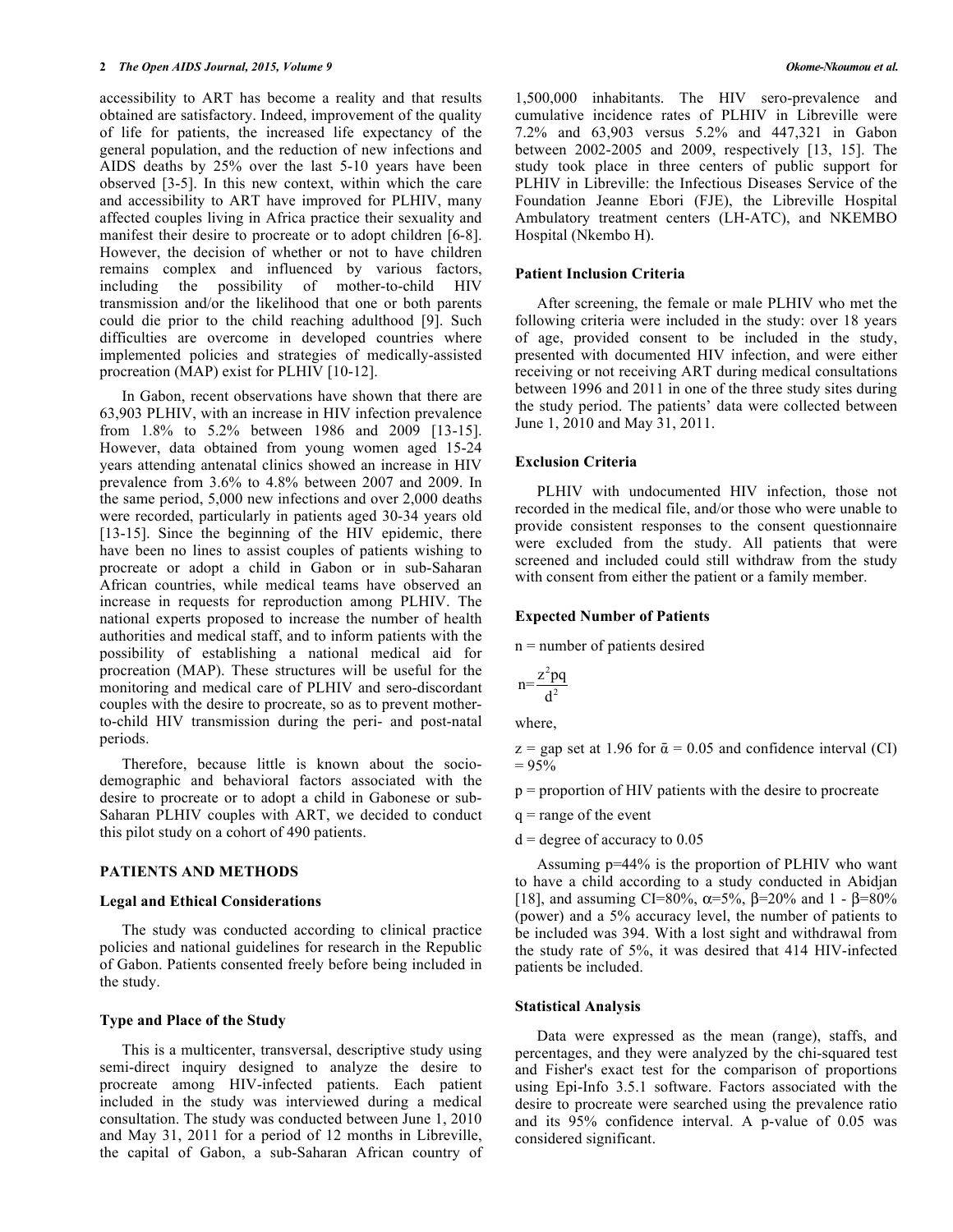#### **RESULTS**

## **General and Demographic Characteristics of the Study Population**

During the 12 months of data collection, 490 PLHIV were screened in the three sites chosen for the study namely, the Fondation Jeanne Ebori Hospital (FJE), the Libreville Hospital Ambulatory treatment centers (LH-ATC), and NKEMBO Hospital (Nkembo H). From these centers, 86.1% (422/490) patients were included in the study, 13.9% (68/490) were excluded for several reasons including declining to provide consent (40 cases), an age less than 18 years (15 cases), or unconfirmed serology (13 cases).

The 422 included patients were classified as either category B (as per the HIV/AIDS Atlanta Center for Diseases Control classification; CDC, Atlanta, USA) or as stage 3 from the World Health Organization (WHO, Geneva, Switzerland) classification; of them, 83% (350/422) were treated with antiretroviral drugs.

In all, 87 (20.6%), 264 (62.5%), and 71 (16.8%) patients included in the study were recruited from the Fondation Jeanne Ebori Hospital (FJE), the Libreville Hospital Ambulatory treatment centers (LH-ATC), and NKEMBO Hospital (Nkembo H), respectively. There was an increase in the average proportion of screened patients with a positive HIV test in the three sites between 1996 and 2011: 2.4% [10/422; range: 1.2%-3%)], 24.4% [103/422; range: 8.5%- 28.7%], and 73.2% [309/422; range: 69.7%-90.1%] patients between 1996-2000, 2001-2005, and 2006-2011, respectively (Fig. **1A**).

The 422 included individuals were predominantly female, representing 79.9% (337/422), and only 20.1% (85/422) males, corresponding to a sex ratio (M/F) equal to 0.25 (data not shown). Their overall mean age was  $34\pm8$ years (range: 18-66 years), with the highest HIV prevalence observed in patients aged 30-39 years (44.3%) followed by patients aged 25-29 years (21%), and those 40-49 years (19%) (Fig. **1B**). Seventy-five percent [75% (319/422)] of all patients were aged less than 40 years versus 25% (103/422) aged more than 40 years; 52.4% (221/422) of patients lived as part of a couple or were married, and 81.3% (343/422) had parental status (Table **1**). From them, a low proportion [10.6% (45/422)] was informed about their children's HIV test positivity rate (Table **1**). The participants were most likely to have a secondary school education [16.4% (69/422) and 64.2% (271/422) were primary and secondary schooleducated, respectively], and more than half had no professional activity [59% (249/422)] (Table **1**). The majority of patients [71.6% (302/422)] had heterosexual intercourse and condoms were used by 63.5% (268/422) of patients, while few [24.2% (102/422)] knew the HIVpositive status of their partner. Contraception was practiced by one-third of the patients [30.6% (129/422)] (Table **1**).

## **Clinical and Therapeutic Data of the Study Population**

Prior to our survey, 43.6% (184/422) of patients were screened when they presented suspect clinical signs of AIDS (data not shown); one-third  $[32.0\% (135/422)]$  of patients were associated with opportunistic infections. The proportion of patients included during voluntary screening was 26.8% (113/422), and 11.1% (47/422) patients were



**Fig. (1). A**. Evolution of the proportion of patients who screened positive for HIV at the three hospitals between 1996 and 2011: Fondation Jeanne Ebori Hospital (FJE), Libreville Hospital Ambulatory Treatment Center (LH-ATC), and Nkembo Hospital (Nkembo H). Period A': 1996-2000, B': 2001-2005, C': 2006-2011. **B**. Distribution of male and female patients according to the following age ranges: A'': 17-24 years, B'': 25-29 years, C'': 30-39 years, D'': 40-49 years, E'': >50 years.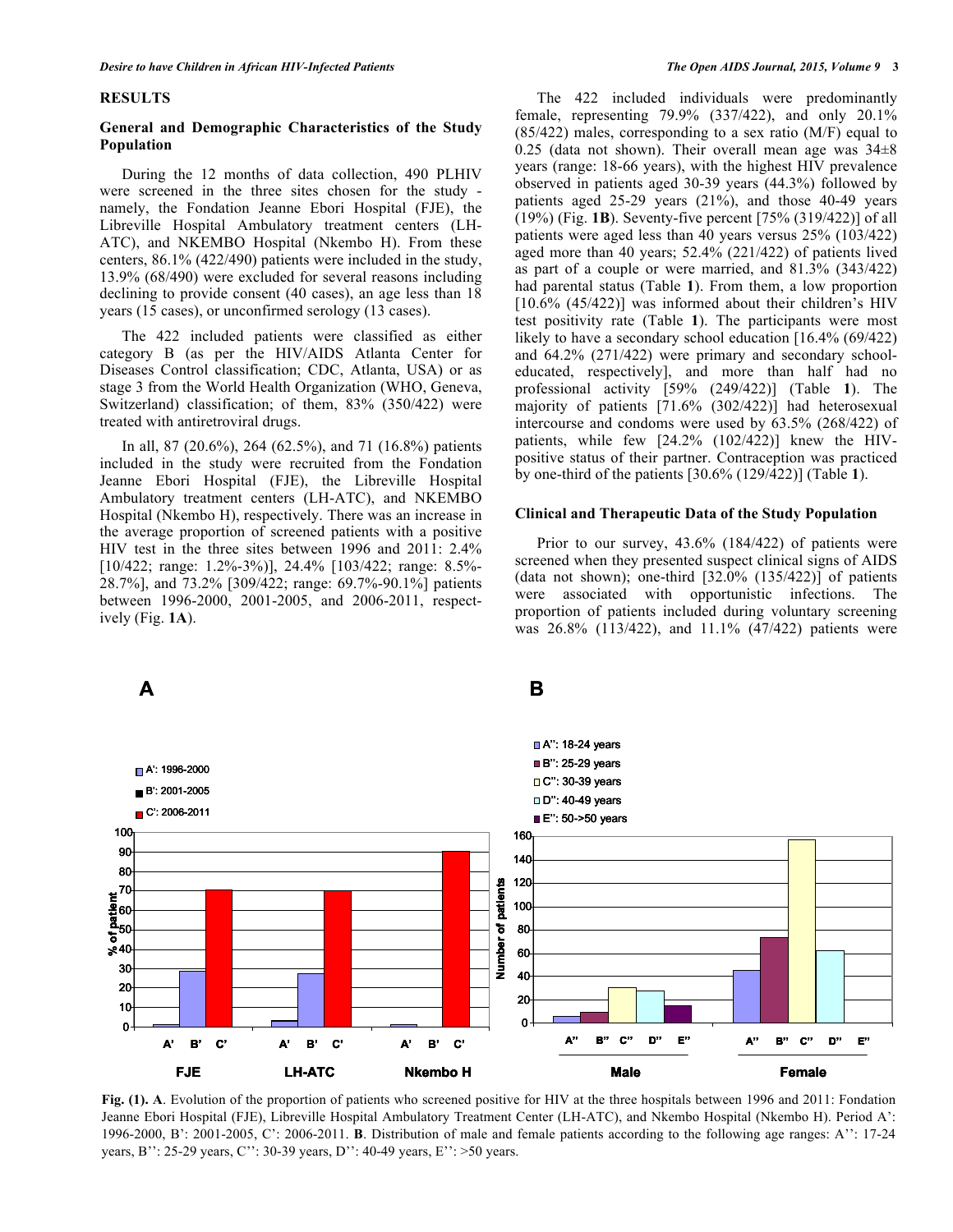**Table 1. Patients' distribution with respect to sociodemographic characteristics, sexual behavior, and the desire to procreate. N: number.**

|                                      | Staff $(N=422)$ | Percentage (%) |  |  |  |  |  |  |  |
|--------------------------------------|-----------------|----------------|--|--|--|--|--|--|--|
| <b>Marital Status</b>                |                 |                |  |  |  |  |  |  |  |
| Single                               | 201             | 47.6           |  |  |  |  |  |  |  |
| Married or coupled                   | 221             | 52.4           |  |  |  |  |  |  |  |
| <b>Parent of a Child Status</b>      |                 |                |  |  |  |  |  |  |  |
| Yes                                  | 343             | 81.3           |  |  |  |  |  |  |  |
| No                                   | 79              | 18.7           |  |  |  |  |  |  |  |
| Patient with an HIV-Positive Child   |                 |                |  |  |  |  |  |  |  |
| Yes                                  | 45              | 10.6           |  |  |  |  |  |  |  |
| No                                   | 305             | 72.3           |  |  |  |  |  |  |  |
| Unknown                              | 16              | 3.8            |  |  |  |  |  |  |  |
| Not concerned                        | 56              | 13.3           |  |  |  |  |  |  |  |
| <b>School Educational Level</b>      |                 |                |  |  |  |  |  |  |  |
| Primary                              | 69              | 16.4           |  |  |  |  |  |  |  |
| Secondary                            | 271             | 64.2           |  |  |  |  |  |  |  |
| University                           | 82              | 19.4           |  |  |  |  |  |  |  |
| <b>Professional Activity</b>         |                 |                |  |  |  |  |  |  |  |
| Frame-Public function                | 104             | 2.8            |  |  |  |  |  |  |  |
| Storekeepers-Workers                 | 69              | 5.7            |  |  |  |  |  |  |  |
| School-Students                      | 74              | 17.5           |  |  |  |  |  |  |  |
| Unemployed                           | 175             | 41.5           |  |  |  |  |  |  |  |
| <b>Heterosexual Sex</b>              |                 |                |  |  |  |  |  |  |  |
| Yes                                  | 302             | 71.6           |  |  |  |  |  |  |  |
| No                                   | 120             | 28.4           |  |  |  |  |  |  |  |
| <b>Condom Use</b>                    |                 |                |  |  |  |  |  |  |  |
| Yes                                  | 268             | 63.5           |  |  |  |  |  |  |  |
| No                                   | 56              | 13.3           |  |  |  |  |  |  |  |
| Not concerned                        | 98              | 23.2           |  |  |  |  |  |  |  |
| Contraception                        |                 |                |  |  |  |  |  |  |  |
| Yes                                  | 129             | 30.6           |  |  |  |  |  |  |  |
| No                                   | 208             | 49.3           |  |  |  |  |  |  |  |
| Not concerned                        | 85              | 20.1           |  |  |  |  |  |  |  |
| <b>Partner's HIV Status</b>          |                 |                |  |  |  |  |  |  |  |
| Positive                             | 102             | 24.2           |  |  |  |  |  |  |  |
| Negative                             | 136             | 32.2           |  |  |  |  |  |  |  |
| Unknown                              | 91              | 21.6           |  |  |  |  |  |  |  |
| Not concerned                        | 93              | 22             |  |  |  |  |  |  |  |
| <b>Fertility Desire</b>              |                 |                |  |  |  |  |  |  |  |
| Yes                                  | 329             | 78             |  |  |  |  |  |  |  |
| No                                   | 93              | 22             |  |  |  |  |  |  |  |
| <b>Child's Adoption Possibility</b>  |                 |                |  |  |  |  |  |  |  |
| Yes                                  | 199             | 47.2           |  |  |  |  |  |  |  |
| No                                   | 199             | 47.2           |  |  |  |  |  |  |  |
| Not specified                        | 24              | 5.6            |  |  |  |  |  |  |  |
| <b>Assumed an HIV-Positive Child</b> |                 |                |  |  |  |  |  |  |  |
| Yes                                  | 281             | 66.6           |  |  |  |  |  |  |  |
| No                                   | 128             | 30.3           |  |  |  |  |  |  |  |
| Not specified                        | 13              | 3.1            |  |  |  |  |  |  |  |

screened because of the HIV-positive status of a family member. Clinically, patients were diagnosed for depression, weight loss, and skin lesions in proportions of 71.6% (302/422), 47.2% (199/422), and 32.5% (137/422), respectively. ART was ongoing for 82.9% (350/422) of patients, with grade 3 and 4 side effects reported in 67.3% (284/422) of cases (data not shown).

# **Knowledge of HIV Infection and MAP**

Inquiry into the knowledge of mothers about HIV showed that 89.8% (379/422) had received information about HIV and mother-to-child virus transmission. Fifty percent (211/422) were informed about ART and fetal toxicity, and 73.2% (309/422) were told about the necessity to refrain from breastfeeding. Only 16.1% (68/422) and 10.1% (45/422) of the patients received information concerning the MAP or/and MAP method, with very few [1.4% (6/422)] patients who solicited MAP within hospital, so as to be assisted in their desire to procreate (data not shown).

# **Desire to have Children Among Patients Living with HIV Infection**

The desire to have children was expressed by 78% (329/422) of patients, and the possibility of further adoption was found in 47.2% (199/422) of patients (Table **1**). The willingness to have an HIV-positive child and the motivation to assume this responsibility was observed in 66.6% (281/422) of individuals (Table **1**). Among the 329 patients wishing to have children, HIV sero-discordant couples accounted for 33.4% (110/329) of patients, and 82.4% (271/329) were treated with antiretroviral drugs (data not shown). Among the 329 patients with the desire to have children, the following reasons prevailed: insufficient numbers of children born to the patient [18.8% (62/329)], the desire to be a parent [17.8% (75/329)], the role of childbearing [15.2% (50/329)], assertiveness [12.5% (41/329)], or satisfaction of the spouse [11.2% (37/329)] (data not shown).

In cases of impaired health status during pregnancy, 22.8% of the 272 women interviewed preferred to keep their pregnancy. Among them, only 11.9% reported visiting a doctor, while 10.2% admitted to having an abortion or wanting to commit suicide (data not shown). The influence of the familial environment on PLHIV's desire for a child was also analyzed (data not shown). Parents often encouraged the patient's desire for children in 26.1% cases, especially when they were informed about the patient's HIV status beforehand. Indeed, their sex partners shared the desire for children in 60.0% cases when they were informed about the patient's HIV status (data not shown).

We analyzed the relationships between the desire to have a child by PLHIV and socio-demographic, clinical, therapeutic, and epidemiological factors (Table **2**). The results showed that the desire for children was significantly higher in subjects under 40 years of age compared to those over 40 years of age [81% (268/329) versus 19% (61/329), p<0.001]. The average number of children was significantly lower for patients wishing to have children than for the other patients (1.7 versus 3.2, p<0.001).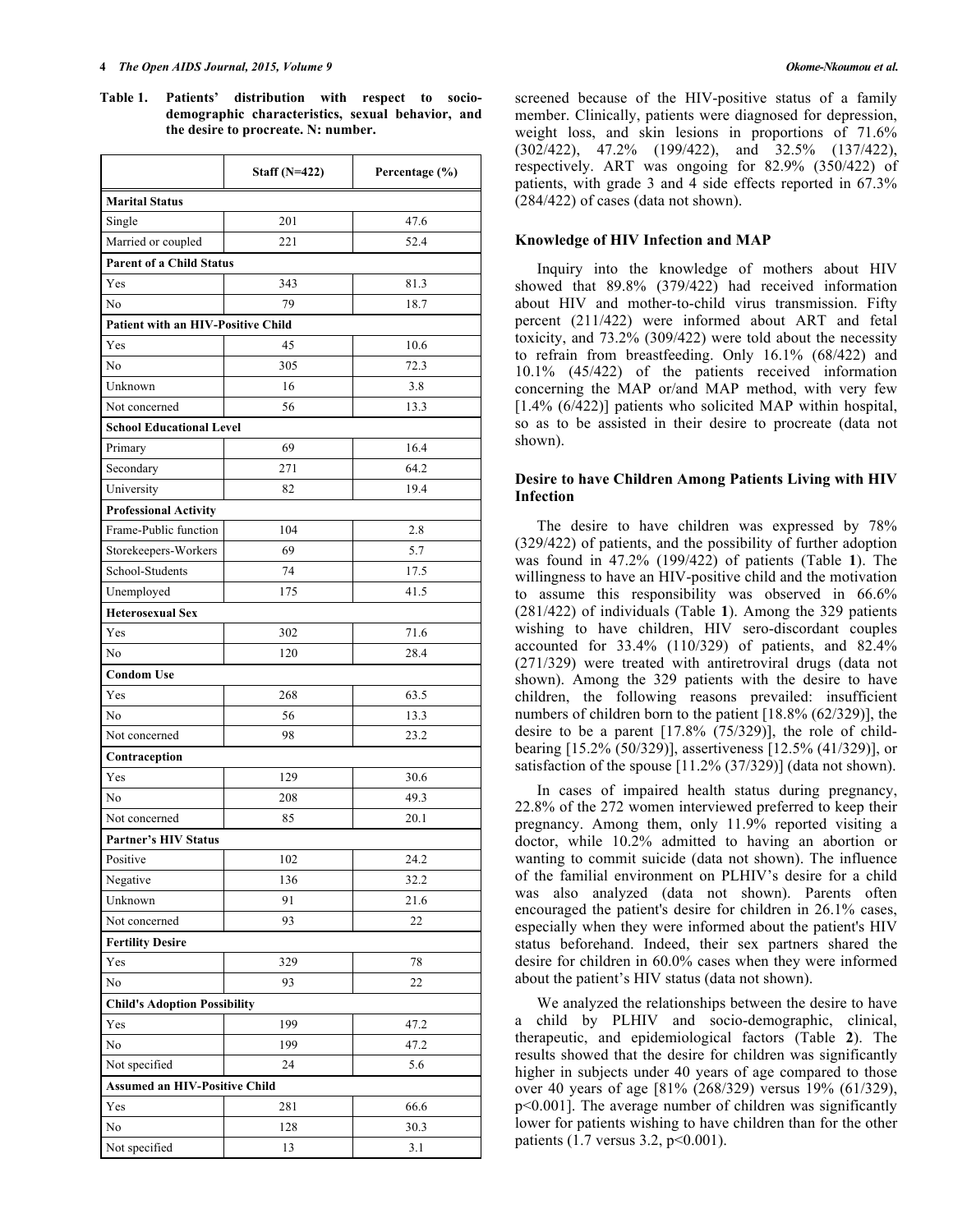| Table 2. Association between the desire to procreate and socio-demographic and clinical factors. N: number. PR: prevalence ratio. |
|-----------------------------------------------------------------------------------------------------------------------------------|
| 95% CI: 95% confidence interval.                                                                                                  |

|                                 | Fertility Desire (N=329) | No Fertility Desire (N=93) | ${\bf PR}$ | 95% CI          | $\mathbf P$ |
|---------------------------------|--------------------------|----------------------------|------------|-----------------|-------------|
| <b>Age Brackets</b>             |                          |                            |            |                 |             |
| $<$ 40 years                    | 268 (81%)                | 51 (55%)                   | 1.42       | $[1.42 - 1.68]$ | < 0.001     |
| >40 years                       | 61(19%)                  | 42 (45%)                   |            |                 |             |
| <b>Sex</b>                      |                          |                            |            |                 |             |
| Female                          | 268 (81%)                | 69 (74%)                   | 1.11       | $[0.96 - 1.28]$ | 0.12        |
| Male                            | 61(19%)                  | 24(26%)                    |            |                 |             |
| <b>School Educational Level</b> |                          |                            |            |                 |             |
| Primary and secondary           | 265 (80%)                | 75 (81%)                   | 1.00       | $[0.88 - 1.13]$ | 0.98        |
| University                      | 64 (20%)                 | 18 (19%)                   |            |                 |             |
| <b>Marital Status</b>           |                          |                            |            |                 |             |
| Single                          | 155 (47%)                | 46 (58%)                   | 0.92       | $[0.84 - 1.02]$ | 0.09        |
| Married or coupled              | 174 (53%)                | 34 (42%)                   |            |                 |             |
| <b>Parent of a Child Status</b> |                          |                            |            |                 |             |
| Yes                             | 255 (77%)                | 88 (95%)                   | 0.79       | $[0.73 - 0.86]$ | < 0.001     |
| N <sub>0</sub>                  | 74 (23%)                 | 5(5%)                      |            |                 |             |
| <b>Number of Children</b>       | 1.7                      | 3.2                        |            |                 | < 0.001     |
| <b>Partner Desire</b>           |                          |                            |            |                 |             |
| Yes                             | 197 (60%)                | 22(24%)                    | 1.38       | $[1.24 - 1.54]$ | < 0.001     |
| $\rm No$                        | 132 (40%)                | 71 (76%)                   |            |                 |             |
| <b>Adoption</b>                 |                          |                            |            |                 |             |
| Yes                             | 163 (49.5%)              | 36 (39%)                   | 1.10       | $[0.99 - 1.22]$ | 0.06        |
| N <sub>o</sub>                  | $166(50.5\%)$            | 57 (61%)                   |            |                 |             |
| <b>Professional Activity</b>    |                          |                            |            |                 |             |
| Yes                             | 133 (40%)                | 40 (43%)                   | 0.98       | $[0.88 - 1.08]$ | 0.65        |
| No                              | 196 (60%)                | 53 (57%)                   |            |                 |             |
| Loss of Weight >10%             |                          |                            |            |                 |             |
| Yes                             | 144 (44%)                | 55 (59%)                   | 0.87       | $[0.79 - 0.97]$ | < 0.001     |
| $\rm No$                        | 185 (56%)                | 38 (41%)                   |            |                 |             |

However, the frequency of the desire for children was significantly higher when the desire was shared by the couple [77% (255/329) versus 23% (74/329), p<0.001], or in patients who had a partner with parental desire [60%  $(197/329)$  versus 40%  $(132/329)$ , p<0.001].

Concerning the associations between child desire in PLHIV and clinical parameters, a significant result was observed only with weight loss: the desire to procreate was significantly higher in patients that were apparently in shape when compared to those of lower weight [56% (185/329) versus 44% (144/329), p<0.001] (Table **2**). No significant relationship was observed between the desire for children and the other parameters including sex, marital status and educational level, practice of adoption, employment status, condom use, and ART therapy.

# **DISCUSSION**

We conducted this pilot study in Gabon, one of the first in sub-Saharan countries, to study the overall sociodemographic and behavioral factors associated with the desire for procreation among patients living with HIV. The study took place against a background of increasing numbers of HIV-infected patients screened between 1996 and 2011, across three study sites, while the HIV prevalence was stabilized in Gabon [13-15]. This stabilization can be explained by the health ministry's policy and the medical team's efforts to increase the HIV infection screening in asymptomatic individuals. These actions are in concordance with the World Health Organization's recommendations, which hold the objective of developing preventive methods and strategies for antiretroviral treatment accessibility while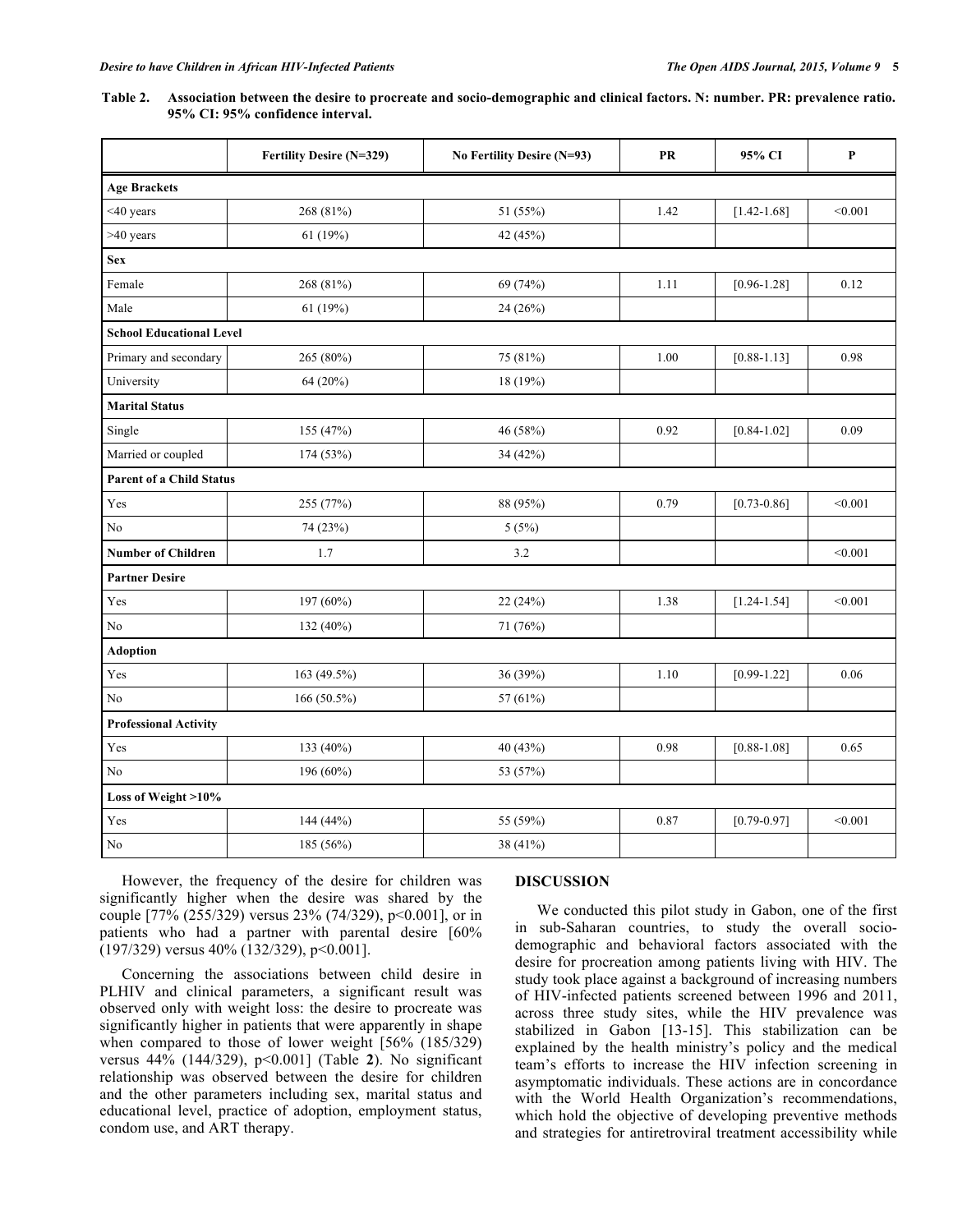benefiting the largest possible number of HIV-infected patients.

In contrast to previous studies that featured male predominance, ours results showing female predominance in HIV-infected patients were in concordance with previous studies conducted in Gabon and other sub-Saharan African countries [13, 14, 16-18]. This discrepancy can be explained by the fact that our recruitment was done on a voluntary basis, whereas it is known that in African culture in general, and particularly in Gabon, that women are more sensitive to questions related to procreation [6, 8].

Indeed, women's infertility is often a source of social discrimination in African countries. As has been previously described, young women aged from 20-40 years old, those without professional activities, and those living below the poverty line were the most represented [6-8, 13, 14, 15, 17, 19, 20]. These data highlight the possible exposure of young adults most concerned by procreation needs to HIV transmission in the absence of preventive measures available to HIV-infected patients or sero-discordant couples. Otherwise, it appears that relatively uneducated patients were predominant in our study, rather than those with a university-level education. This observation reflects the fact that the general population's education level in Gabon [13, 14, 21] is unlike that of similar African studies [17,18, 21]. It has been shown that irrespective of the form of the adopted union, communication between spouses increased with the partners' educational level, and reproductive health indicators were better if there was more dialogue between the couple's partners [17, 18, 21]. This refers to the idea that one's level of education as a key factor in the behavior of individuals when searching for information, seeking care, and adhering to treatment.

In our study, the addition of patients with a secondary school- or university-level education represented a large majority of the study population. This observation, as well as the treatment of HIV-infected patients with antiretroviral drugs, could explain the new needs and expectations observed in this young population, as they have a scholarly and educational disposition to become involved in the national development of projects that provide assistance methods for procreation and family planning programs.

The majority of patients were cohabiting or single. This might be explained by the patients' youth or AIDS seropositivity, which may cause the rupture or death of one partner and result in difficulty when beginning new relationships or re-establishing a new family. It has been shown that the HIV spread is higher in patient populations with multiple sexual partners and a lack of condom usage during sexual intercourse [13, 14, 21]. The proportion of patients using condoms was less when compared to Swiss HIV cohort observations [22], and sexual behavior following the announcement of their HIV status was variable.

Although our results show that the majority of sexual intercourse was protected, 13.3% of patients did not use condoms consistently during every sexual activity. HIV transmission is known to be associated with the lack of condom usage, and HIV-positive childbirths can be reduced by using contraceptive methods [23-26]. These were practiced by only one-third of patients with a sexual partner

in our study. This observation might be explained by the fact that women may lack information about contraception, as has been shown in several studies; specifically, contraceptive methods are increasingly used when women are exposed to mass media information or family planning [19,20, 23, 24]. These results strongly suggest that the promotion of contraception should be a part of strategies to reduce motherto-child HIV transmission. On the other hand, one-third of sero-discordant couples do not know the HIV status of their partner. The main reasons for this included a lack of discussion, the absence of marriage plans, and the fear of the partner's reaction after the announcement of his or her HIV status in new relationships.

Therefore, the sero-discordance is problematic since it alters the couple's balance by creating tension and affecting partner intimacy [20, 23-26]. Moreover, we noticed that more than half of patients lived as married or unmarried couples. These life conditions constitute an appropriate familial environment where interventions for MAP can be carried among PLHIV or sero-discordant couples.

Of note, in the current Gabonese study, the majority of patients (78%) had a desire for children as compared to patients from Uganda (7%), Lesotho (39%), Ethiopia (45.5%), or Nigeria (54.9%) [15, 17, 26-29]. To date, we have no clear scientific explanation regarding the differences in the frequency of patients with a desire for fertility between African countries. A multi-center study analyzing cultural, religious, socio-demographic, and economic factors, as well as that includes infrastructures and hospital organizations, would be useful for understanding these differences, since the population of patients with the desire to have a child exhibited the same characteristics in these different African studies (ie, a young female population with 1 to 2 children, with a low educational level, and without the influence of professional activities).

The reasons to have children, as given by the patients wishing to have children, included the role of every person to ensure his or her lineage, the pleasure of being a parent, the desire to have many children, and assertiveness despite illness.

In addition, the majority of patients were ready to have a child with HIV if this was to happen, but they would first take every precaution to minimize the risk of HIV transmission to the child. Among patients with an impaired health status during pregnancy, it is clear from our analysis that only 10% of patients admitted to wanting an abortion or to commit suicide. In contrast, the majority preferred to keep their pregnancies and to seek medical attention if there was a severe deterioration in their health. Otherwise, the opinion of the patients' social environment also influenced their desire to procreate. Half of the patients with a partner wanted children, while one-third of them would encourage the patients' desires to procreate, especially when they were informed of their HIV status. Thus, the PLHIV's desire for children found a favorable echo from their entourage, especially from their sexual partners, which could also facilitate the promotion of the MAP.

Regarding correlations between the desire to procreate and socio-demographic parameters, no association was observed between sex, educational level, antiretroviral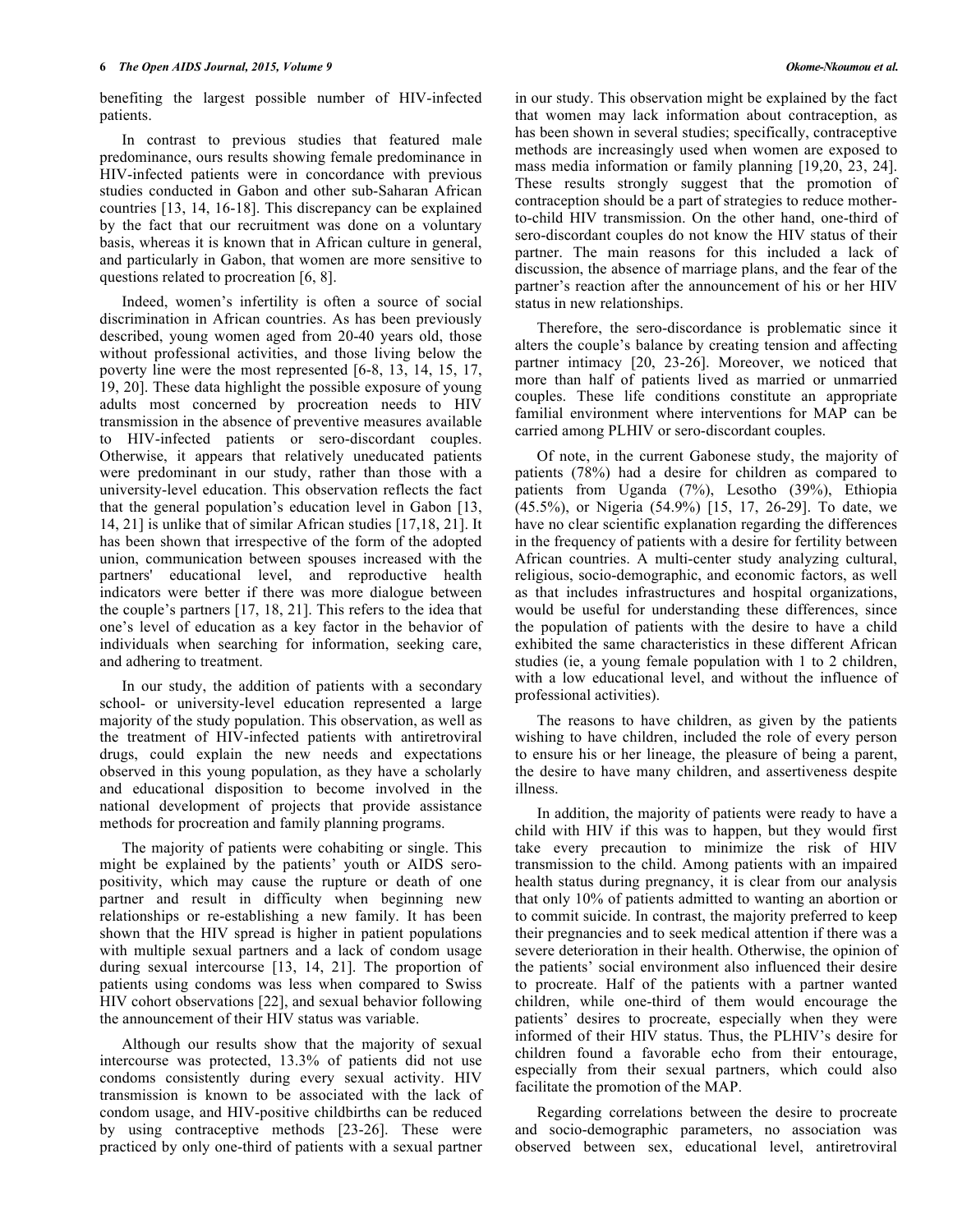treatment, and the marital status of patients, while the proportion of married women who had the desire to have children was higher than among single women, as previously described [15, 21, 26]. Indeed, the desire to procreate was particularly high if partners also wished to have children (especially among patients aged under 40 years), and this was associated with a small number of children [23, 25-27].

However, many couples said that they wanted to be advised by a healthcare professional before conceiving a child. The desire for children remains disturbed by the fear of HIV transmission to the HIV-negative partner in discordant couples [18, 19, 24]; however, it is associated with marital life, partner consent, and the absence of weight loss. Accordingly, the desire to procreate was common among young HIV-infected patients taking or not taking ART. Interestingly, the knowledge of the risk of HIV transmission to children, as well as preventive measures, seems to be acquired by the majority of patients, while measures of MAP were generally unknown.

# **CONCLUSION**

Our observations highlight the need to further integrate HIV/AIDS support into family planning programs to assist PLHIV and sero-discordant couples with their desire to have children. These initial data regarding the desire to procreate in HIV-infected patients living in Gabon could serve to justify the creation of MAP for PLHIV and sero-discordant couples among health professionals and health authorities, followed by the objective of reducing the risk of mother-tochild HIV transmission.

# **CONFLICT OF INTEREST**

The authors confirm that this article content has no conflict of interest.

# **ACKNOWLEDGEMENTS**

We thank Constantin Fesel for contribution to writing and English correction of the manuscript. English-language editing of this manuscript was provided by Journal Prep.

# **REFERENCES**

- [1] Gonzalo T, García Goñi M, Muñoz-Fernández MA. Socioeconomic impact of antiretroviral treatment in HIV patients. An economic review of cost savings after introduction of HAART. AIDS Rev 2009; 11(2):79-90.
- [2] UNAIDS 2006. Report on the global AIDS epidemic/Earth Trends Windows Internet Explorer. Available at: http://earthtrends.wri. org/updates/node/41
- [3] Forsyth AD, Valdiserri RO. Reaping the prevention benefits of highly active antiretroviral treatment: policy implications of HIV Prevention Trials Network 052. Curr Opin HIV AIDS 2012; **7**(2): 111-6.
- [4] Ford N, Kranzer K, Hilderbrand K, *et al*. Early initiation of antiretroviral therapy and associated reduction in mortality, morbidity and defaulting in a nurse-managed, community cohort in Lesotho. AIDS 2010; 24(17): 2645-50.
- [5] Palombi L, Bernava GM, Nucita A, *et al*. Predicting trends in HIV-1 sexual transmission in Sub-Saharan Africa through the Drug Resource Enhancement Against AIDS and Malnutrition model: Antiretrovirals for reduction of population infectivity, incidence and prevalence at the district level. Clin Infect Dis 2012; 55(2): 268-75.
- [6] Loutfy MR, Hart TA, Mohammed SS, *et al*. Ontario HIV Fertility Research Team. Desire to procreates and intentions of HIVpositive women of reproductive age in Ontario, Canada: a crosssectional study. PLoS One 2009; 4(12): e7925.
- [7] Kipp W, Heys J, Jhangri GS, Alibhai A, Rubaale T. Impact of antiretroviral therapy on desire to procreates among HIV-infected persons in rural Uganda. Reprod Health 2011; 6(8): 27.
- [8] Oladapo OT, Daniel OJ, Odusoga OL, Ayoola-Sotubo O. Desire to procreates and intentions of HIV-positive patients at a suburban specialist center. J Natl Med Assoc  $2005$ ;  $97(12)$ :1672-81.
- [9] Newell ML, Brahmbhatt H, Ghys PD. Child mortality and HIV infection in Africa: a review. AIDS 2004; 18(2): S27-34.
- [10] Burgard M, Jasseron C, Matheron S, *et al*, ANRS French Perinatal Cohort EPF-CO1. Mother-to-child transmission of HIV-2 infection from 1986 to 2007 in the ANRS French Perinatal Cohort EPF-CO1. Clin Infect Dis 2010; 51(7): 833-43.
- [11] Becquet R, Leroy V. The challenges of preventing mother-to-child transmission of HIV in Africa. Presse Med 2007; 36(12 Pt 3):1947- 57.
- [12] Rosenblum O. Desire for a child: a mad passion? Gynecol Obstet Fertil 2007; 35(10):1060-3.
- [13] Nkoumou OMM, Essima OR, Ndong OGP, Miame OF. Clinical and laboratory findings in HIV-infected patients at the Jeanne Ebori Foundation in Libreville, Gabon (2002-2005). Med Trop 2007; 67(4): 357-62.
- [14] Gassita L, Nzamba C, Tran-Mint T, Rey JL. Efficacité des traitements antirétroviraux appliqués au centre de traitement ambulatoire (CTA) de Libreville. Etude rétrospective 2003. Sidanet 2006; 6: 931.
- [15] Johnson KB, Akwara P, Rutstein SO, Bernstein S. Fertility preferences and the need for contraception among women living with HIV: the basis for a joint action agenda. AIDS  $2009$ ;  $23(1)$ : S7-17.
- [16] Brou H, Viho I, Djohang G, *et al*. Pratiques contraceptives et incidence des grossesses après un dépistage VIH à Abidjan, Côte d'Ivoire. Revue d'Epidémiologie et de Santé Publique 2009; 57: 77-86.
- [17] Robinson RS. From population to HIV: the organizational and structural determinants of HIV outcomes in sub-Saharan Africa. J Int AIDS Soc 2011; 14(l2): S6.
- [18] Desgrées-du-Loû A, Orne-Gliemann J. Couple-centred testing and counselling for HIV serodiscordant heterosexual couples in sub-Saharan Africa. Reprod Health Matters 2008; 16(32):151-61.
- [19] Kayembe PK, Fatuma AB, Mapatano MA, Mambu T. Prevalence and determinants of the use of modern contraceptive methods in Kinshasa, Democratic Republic of Congo. Contraception 2006; 74(5): 400-6.
- [20] Tawiah EO. Factors affecting contraceptive use in Ghana. J Biosoc Sci 1997; 29(2):141-9.
- [21] Heys J, Jhangri G, Rubaale T, Kipp W. Infection with the human immunodeficiency virus and desire to procreates: results from a qualitative study in rural Uganda. World Health Popul 2012; 13(3): 5-17.
- [22] Panozzo L, Battegay M, Friedl A, Vernazza PL. Swiss Cohort Study. High risk behaviour and desire to procreates among heterosexual HIV-positive patients with a serodiscordant partner- two challenging issues. Swiss Med Wkly 2003; 133(7-8):124-7.
- [23] Women and AIDS. Child desire in african serodiscordant couples. CNRS mai 2011. Available at: http://femmesida.veille.inist.fr/spip. php.article2356
- [24] WHO. "HIV-Infected Women and their families: Psychosocial Support and Related Issue-A Literature Review" Department of Reproduction Health and Research, Geneve; 2003. Available at: http://www.who.int/reproductive-health/publications
- [25] Azemar FH, Daudin M, Bujan L. Assisted reproductive technologies for serodiscordant couples: desire for child and pregnancy versus the fact of illness. Gynecol Obstet Fertil 2010; 38(1): 58-69.
- [26] Nakayiwa S, Abang B, Packel L, *et al*. Desire for children and pregnancy risk behavior among HIV-infected men and women in Uganda. AIDS Behav 2006; 10(4): 95-104.
- [27] Vandermaelen A, Englert Y. Human immunodeficiency virus serodiscordant couples on highly active antiretroviral therapies with undetectable viral load: conception by unprotected sexual intercourse or by assisted reproduction techniques? Hum Reprod 2010; 25(2): 374-9.